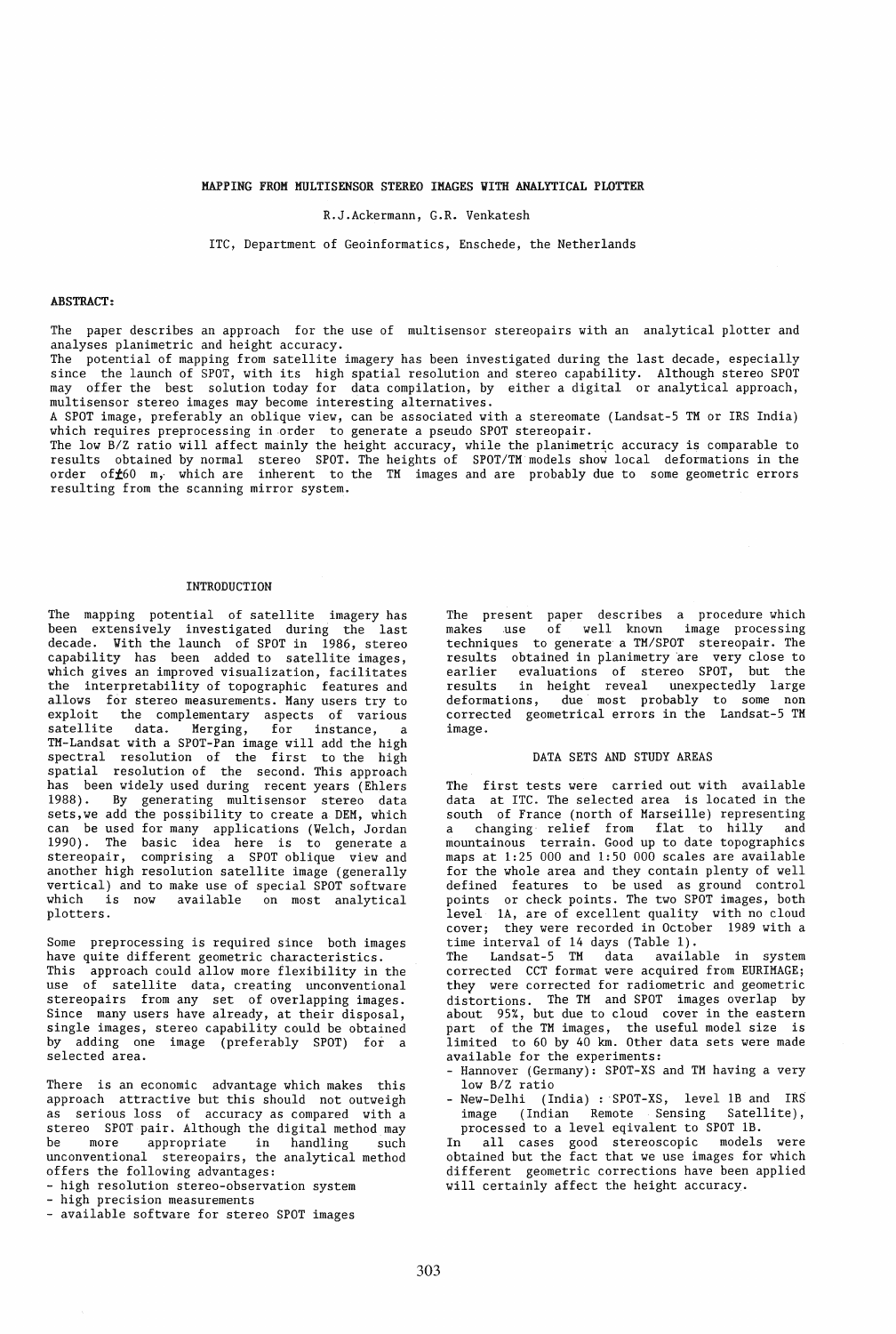| Area                  | TM                          | SPOT<br>Left                                | $IRS*$<br>India                                         |                              |
|-----------------------|-----------------------------|---------------------------------------------|---------------------------------------------------------|------------------------------|
| France<br>(south)     | 22/5/88<br>Vertical<br>30 m | 31/10/89<br>1A.Pan<br>$L17^\circ.2$<br>10 m | 17/10/89<br>1A, Pan<br>$R26^\circ.5$<br>10 m            |                              |
| Hannover<br>(Germany) | 27/4/87<br>Vertical<br>30 m | 17/6/86<br>1A.XS<br>$L8^\circ.6$<br>20 m    | 28/6/86<br>1A.XS<br>$R8^\circ.0$<br>20 m                |                              |
| New-Delhi<br>(India)  |                             |                                             | 12/5/86<br>$1B$ , XS<br>$R2^\circ.3$<br>20 <sub>m</sub> | 13/11/88<br>Vertical<br>36 m |

 $\star$  = linear array sensor

Table 1 : Landsat-5 TM, IRS and SPOT scene characteristics (acquistion date, product, viewing angle, resolution)

## IMAGE PREPROCESSING

Image preprocessing deals with the preparation of diapositives to be used on the analytical plotter.

For multispectral images first a choice had to be made by of the proper combination of bands to produce a black and white diapositive with the .<br>greatest information content and the least correlated bands. After various trials, bands 2,4,5 and 2,3,4 were selected respectively for TM and IRS images. The usual image enhancement techniques were applied in order to obtain a "sharp" image and to facilitate the interpretation and extraction of linear features. Several operators were tried out on the Context Vision and finally the Vallis operator was accepted for giving the best result for TM and SPOT images, based on visual inspection.

The next step of the image processing dealt with the geometric image transformation. The oblique SPOT image (usually level 1A) was kept as the reference image. The selected image (here TM or IRS) was geometrically transformed into the SPOT image, with the help of some common reference points.

Prior to the resampling, the TM and IRS images were scaled to the higher resolution SPOT image; it was expected that this would lead to reasonably good image quality in the resampled image (Tauch and Kaehler 1988).

Special care is required for the selection of reference points, which is not an easy task, due to the different spatial resolutions of both images. Relief displacement in the oblique SPOT image for height differences of 500 m can lead to shifts of several pixels within scan lines, depending on the viewing angle.

It was therefore important to select the reference points at the same height level. An affine transformation was applied to the six common reference points distributed along the edges of the overlapping images.

Results of these transformations are summarized in table 2.

| Data set      | Reference<br>image                    | Transf.<br>image | <b>RMSE</b><br>(pixel) |
|---------------|---------------------------------------|------------------|------------------------|
|               | SPOT Pan<br>$R$ 26°.5                 | TM               | 1.0                    |
| $\mathcal{P}$ | SPOT XS                               | TM               | 0.4                    |
| 3             | $L 8^\circ.6$<br>SPOT Pan<br>$R$ 2°.3 | IRS              | 1.0                    |

Table 2: Image transformations

During geometric transformations and subsequent resampling, some distortions may be introduced to the transformed image. In order to check the magnitude of these distortions a reseau of 25 cross marks at a regular spacing of 250 pixels was created in the original TM image. These points were measured on the analytical plotter DSR1 before and after the geometric transformation and resampling. Applying an affine transformation using 6 control points with nominal coordinate values, we obtain the following results:

Original TM: RMSExy = 0,017 mm or 6.8 m Transformed TM:RMSExy = 0,018 mm or 7.2 m (image scale: 1:400 000)

This shows that there is no significant distortion as a result of the image transformation. But on the other hand, geometric errors introduced during the whole conversion process from analogue to digital are not negligible. Fiducial marks are usually not available on satellite images, although they would be useful even for SPOT images.

Vhen we use transformed images like TM or IRS, they overlap only partly with a SPOT image. It is therefore necessary to create artificial fiducial marks defining a square of the same size as a SPOT image.

EVALUATION OF PLANIMETRY AND HEIGHT ACCURACY

Multisensor stereo data sets are recorded by two different scanner systems, from different orbit paths and different heights. This leads to a low B/Z ratio which greatly influences the height accuracy\_

Various mathematical models have been developed Various mathematicul medicing<br>for the restitution of satellite images on<br>analytical plotter (Konecny 1987); the most analytical plotter (Konecny 1987); popular are the orbital parameter model (Guichard 1984, Gugan, 1988) and the extended collinearity model. Our experiments were carried out on a DSR1 analytical plotter, using a SPOT software suite developed by the Joanneum Research Center, Graz, Austria. The software uses the extended collinearity model, where the positional and attitude parameters are time dependent and can be modelled by polynomes, allowing for linear or quadratic changes.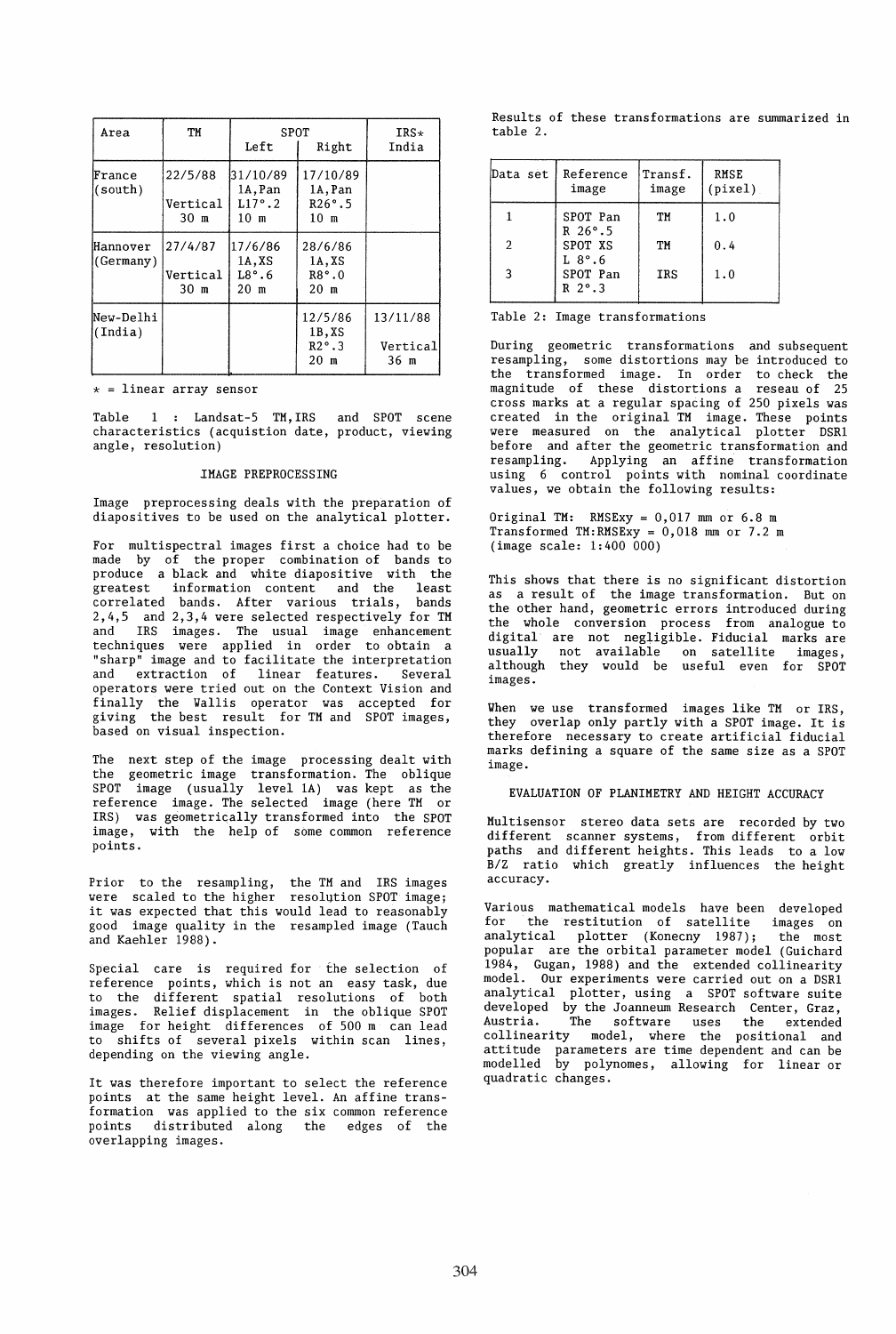No special coordinates transformations are required as is usually the case with the orbital parameter model. The coordinates of the GCPs can be in any map projection system (e.g. Lambert, UTM); they are reduced to a local cartesian system by defining a new origin, (round coordinate values, near the centre of the model); the heights of the GCPs are corrected for the earth curvature. This software suite is flexible and accepts multisensor images, since no orbit constraints are included. The stereoscopic accuracy of SPOT images has been widely assessed during recent years,especially by the National Geographic Institute (IGN) of France (Rodriguez et al. 1988). Results of a large scale experiment (31 scenes, 86 check points) are summarized in table 3.

| B/Z<br>ratio                    | Raw Residuals<br>x |     |     | Filtered Residuals |     |             |
|---------------------------------|--------------------|-----|-----|--------------------|-----|-------------|
| $(27^{\circ}/-27^{\circ})$      | 8.1                | 5.5 | 4.3 | 3.8                | 4.2 | $\vert 3.4$ |
| 0.5<br>$(0^{\circ}/27^{\circ})$ | 17.8               | 7.2 | 8.3 | 4.6                | 4.4 | 6.7         |

Table 3: Influence of B/Z ratio with SPOT stereopairs

The conclusion was that 6 to 8 GCPs are required to obtain a reliable modeling with RMSE of residuals of less than 10 m in planimetry and height. The GCPs were determined by photogrammetric method with accuracies better than 3 m in planimetry and 1.5 m in height.

More recent experiments, within a joint French-Canadian project, have led to similar results  $(X=6m, Y=5 m, Z=8 to 9 m)$  and confirmed the high geometric precision of SPOT images (Begin 1991). Observations were· made at ITC (Venkatesh 1992) using different models, stereo SPOT and TM/SPOT. Part of the results are summarized in table 4.

| Area                             | B/Z<br>ratio | No of<br>points | Check Points<br>X<br>(m)<br>(m) |             | Z<br>(m)     |
|----------------------------------|--------------|-----------------|---------------------------------|-------------|--------------|
| France<br>SPOT/SPOT<br>TM/SPOT   | 0.8<br>0.5   | 29<br>26        | 8.7<br>11.8                     | 6.7<br>7.2  | 8.8<br>27.4  |
| Hannover<br>SPOT/SPOT<br>TM/SPOT | 0.3<br>0.15  | 33<br>24        | 12.4<br>15.8                    | 9.2<br>12.9 | 17.2<br>46.6 |

Table 4: Summary

The orientations of all four models were done with 9 to 12 control points; both TM/SPOT models were parallax free. The analysis of the check points leads to the following comments:

- the results of stereo SPOT compares well with previous experiments
- the TM/SPOT accuracy deteriorates by about 25% in planimetry and about 65% in height, compared to stereo SPOT.

This is a good result for planimetry but indicates some systematic errors affecting the heights, which is of course not unexpected. Sources of these systematic errors can be found in the: different processing levels of the two images

- $(TM \text{ and } \text{SPO}\overset{\cdot}{T} 1A)$
- geometric distortions of the TM image
- different resolutions of the two images
- low B/Z ratio

But a careful visual inspection of the TM/SPOT models reveals more serious "anomalies" in the terrain relief.

### ANALYSIS OF MODEL DEFORMATIONS

There is no clear pattern of model deformation which could be easily recognised by visual inspection except for some flat areas (e.g. canal, airport) ,showing an undulating aspect in the north-south direction (fig. la, 1b).

There is a clear pattern of deformation in the Y-direction with a constant width of 500 m, although not regular; this corresponds to the 16 scan lines of the TM image.

By close examination of some linear features running north-south, in some critical areas one can observe a pixel shift for a whole scan line, but the extent of the deformation within a scan line can not be determined visually.

This problem of pixel shift is apparently well known by TM users and often attributed to the resampling method (Hill and Aifadopoulou 1990). Our TM data produced by EURIMAGE have been resampled by the nearest neighbour method. The assumption that part of the deformations could be attributed to the procedure of image transformation can not be totally rejected; this aspect needs further investigation. In order to get a clearer picture of the pattern and the magnitude of the deformations four tests sites were selected (fig.2) for carrying out:

- grid measurements, with an interval of 200 m - profile measurements,along the axis of the scans;the distance between profiles and points equals 500 m.

The same measurements were performed in the normal stereo SPOT and the TM/SPOT models. From these two sets of observations height difference models were computed, using the SCOP software:

DIFGRID = SPOT/SPOT - TM/SPOT

DIGPRO = SPOT/SPOT - TM/SPOT

The measurements of profiles along the axis of scan lines required some special preparation; by assigning the same DN values for every 16th line in the original TM image, we obtained a stripped image with all 16 line sets delimited by white lines. In this way the axes of profiles in the TM/SPOT model were clearly defined and the same profiles could be easily measured in the stereo SPOT model. Results of the computations are summarized in tables 5 and 6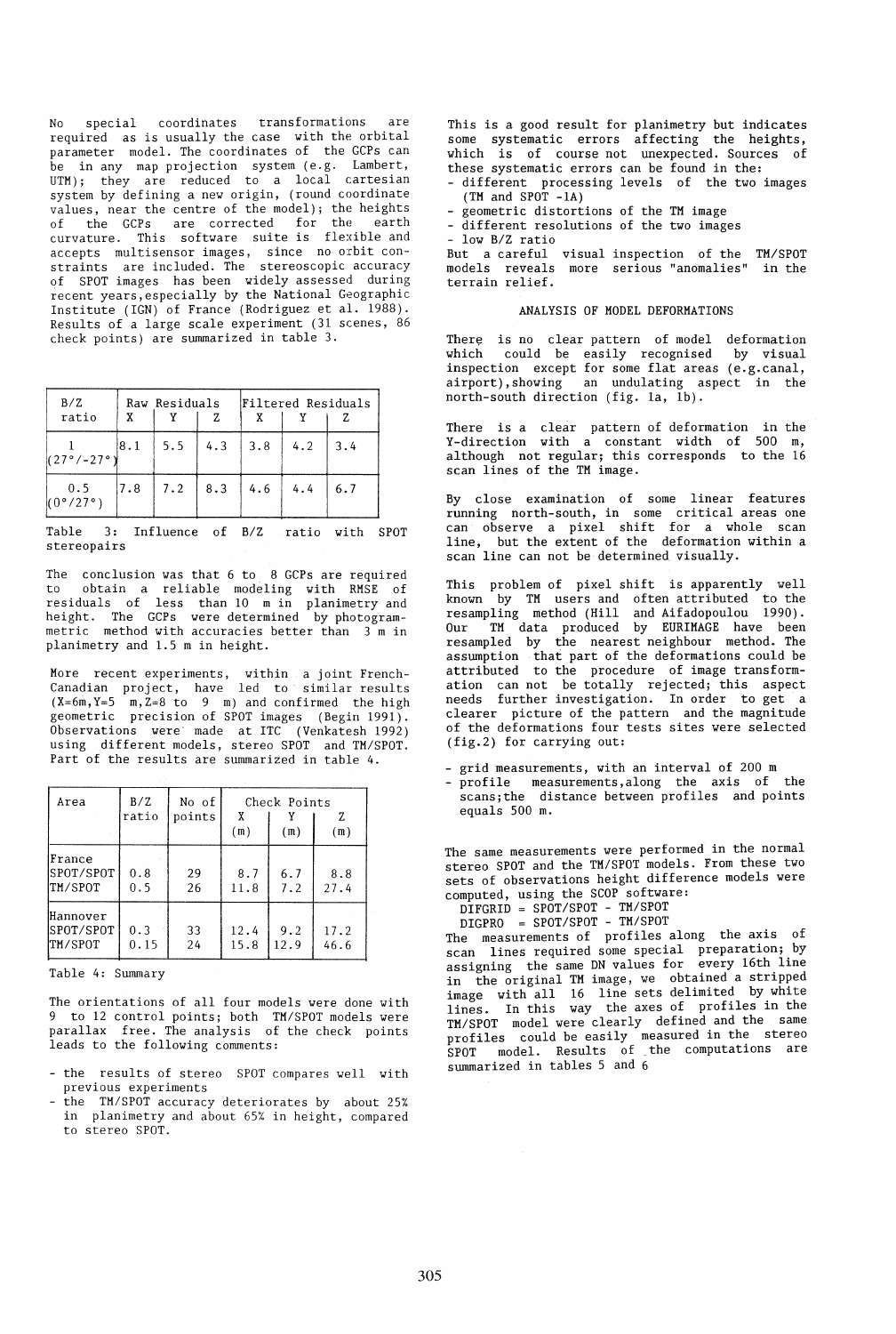

Fig. 1b

Fig. 1a



|              |  |  | Fig.2: Test sites for grid and profile |
|--------------|--|--|----------------------------------------|
| measurements |  |  |                                        |





| Area           | Size  | No of! | Zmin    | Zmax | Std.dev. |
|----------------|-------|--------|---------|------|----------|
|                | (km)  | pts.   | (m)     | (m)  | (m)      |
| AIX            | $5*5$ | 603    | $-57.6$ | 50.2 | 22.6     |
| <b>GOULT</b>   | $5*5$ | 612    | $-52.4$ | 53.4 | 22.3     |
| <b>LAMANON</b> | 6*6   | 761    | $-62.4$ | 78.4 | 30.6     |
| <b>SALON</b>   | $6*6$ | 736    | $-49.7$ | 55.4 | 21.7     |

Table 5 : Summary of grid computations

| Area           | (km) | Prof. No of<br>pts. | Zmin<br>(m) | Zmzx<br>(m) | Std.dev.<br>(m) |
|----------------|------|---------------------|-------------|-------------|-----------------|
| <b>AIX</b>     | 36   | 174                 | $-46.0$     | 47.6        | 18.5            |
| <b>GOULT</b>   | 36   | 152                 | $-57.3$     | 55.3        | 27.9            |
| <b>LAMANON</b> | 17   | 122                 | $-60.1$     | 43.2        | 21.0            |
| SALON          | 24   | 93                  | $-56.9$     | 50.0        | 23.0            |

Table 6 : Summary of profile computations

Both grid and profile measurements in the TM/SPOT are burdened with systematic errors in some areas due to a radiometric imbalance between the TM image (May 1988) and SPOT image (Oct. 1989).

Outliers had to be rejected; therefore tolerance values were set to 2.7 of the standard deviation.

Disregarding the grid measurements of LAMANON, showing very large height discrepancies, we can accept an average standard deviation of 22 m, defining tolerance values of  $\pm$  60 m. The outputs of the height difference models, previously corrected for bias have been visualized in two ways:

- by grid stereograms obtained from two perspective views (fig. 3)
- by profiles showing the direction of the scan lines in the transformed TM image (fig. 4).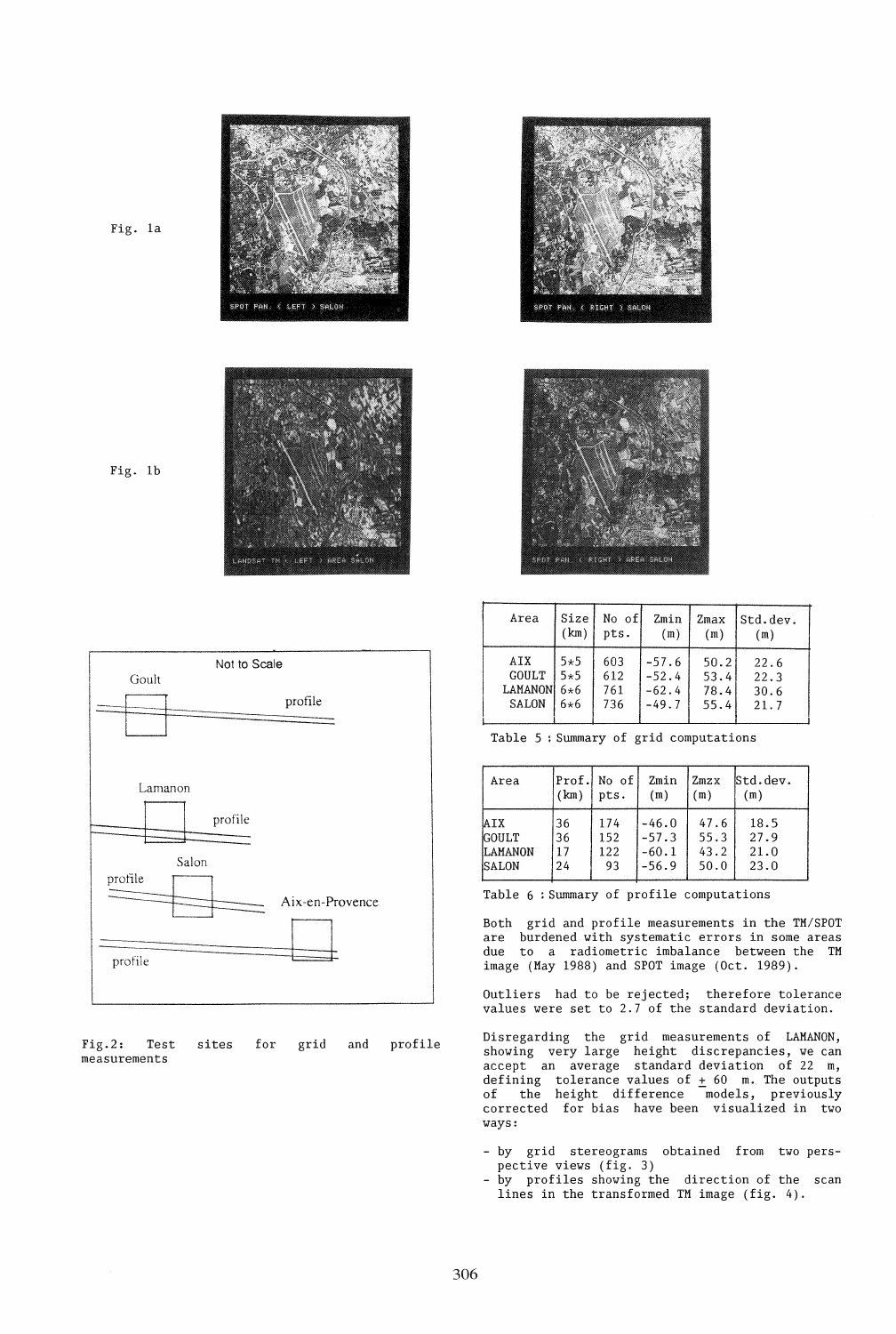



Fig. 3: Stereogram showing the height deformations

around Aix-en-Provence



Fig. 4: Height deformations along profiles near Aix-en-Provence

Analysis of the profiles shows a systematic pattern of deformation; yet some changes in the magnitude or sign of the systematic errors occur often every 5 to 6 intervals of 500 m.

Converting a height error into a parallax error, by applying, with some approximation, the formula used in photogrammetry, we write:

 $\Delta p = B/Z \times \Delta Z$ for  $B/Z=0.5$  and  $\Delta Z=60.0$  m  $\Delta p = 30.0$  m

A parallax of 30 m corresponds exactly to a one pixel shift in the original TH. Apparently we are confronted here with an old problem of pixel shift (1-1.5 pixels) which becomes critical only if we want to use Landsat-5 TM data for height measurements and DTH generation.

### CONCLUSION

The present approach for the use of multisensor images offers an interesting alternative next to Stereo SPOT. Accuracy performances obtained with stereo TH/SPOT compares well with stereo SPOT images in planimetry, but the heights show an irregular pattern of deformations with maximum values up to  $\pm$  60 m. Some of these areas of deformations can be easily located, especially in flat terrain. Unless some improvement can be made in the geometric processing of the Landsat-5 TH data, to correct for some system errors, the height inaccuracy will be the limiting factor for mapping applications.

There is actually a growing interest for stereo images and there will be new satellite images available in 1992 (e.g. Landsat-6 ETH) with new possibilities for using multisensor stereo images.

Although the digital approach for handling such data sets seems more appropriate,we believe that for the time being and for some years to come, the analytical plotter with its SPOT software will be used for data acquisition from satellite imagery.